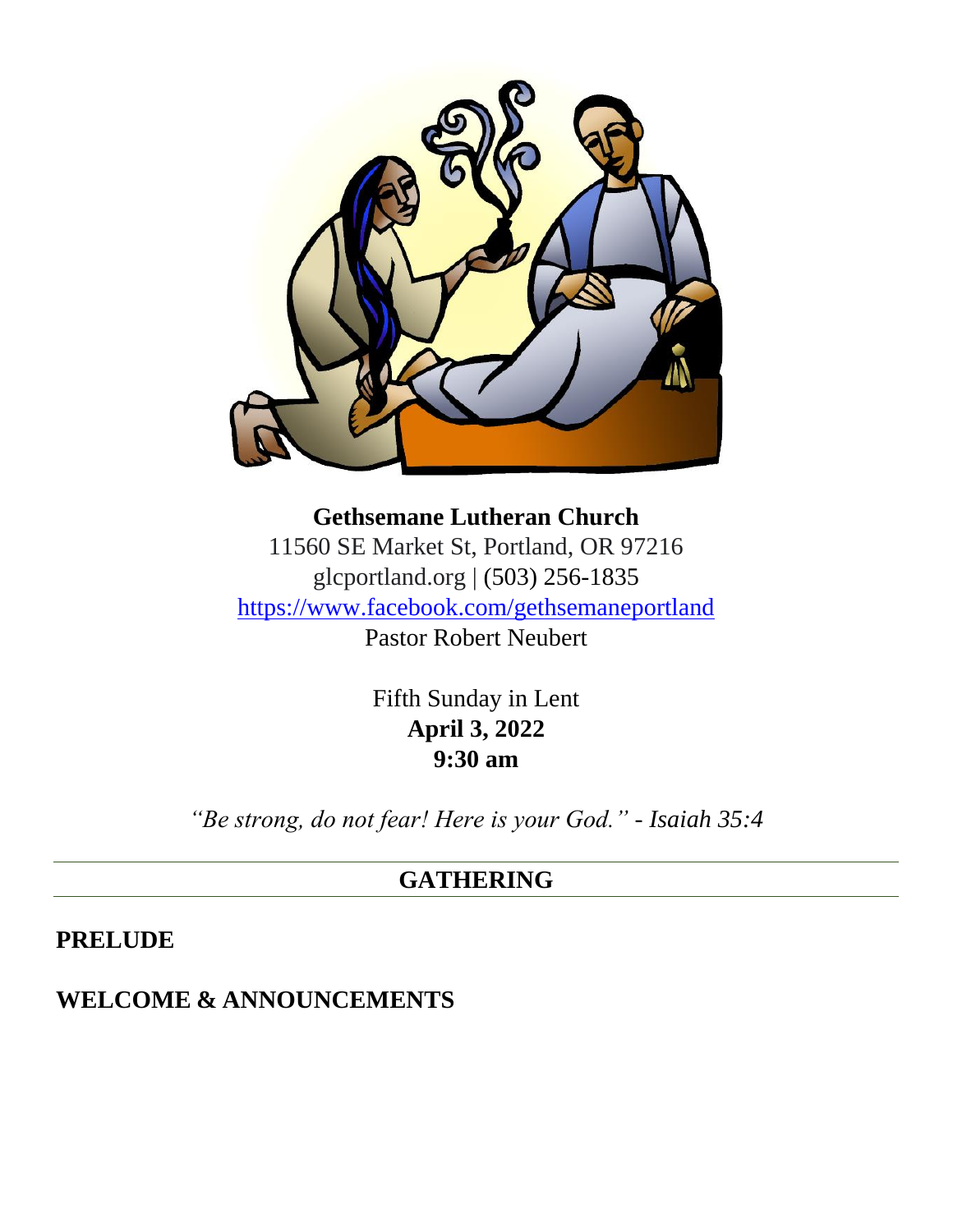## **BLESSING FOR APRIL BIRTHDAYS**

O God, our times are in your hand. Look with favor, we pray, on these your servants as they begin another year. Grant that they grow in wisdom and grace, and help them to trust in your goodness all the days of their lives, through Jesus Christ our Lord. Amen.

### **\*CONFESSION AND FORGIVENESS**

In the name of God, who makes a way in the wilderness, walks with us, and guides us in our pilgrimage. **Amen.**

*Silence is kept for reflection.*

Holy One, **we confess that we have wandered far from you: we have not trusted your promises, we have ignored your prophets in our own day, we have squandered our inheritance of grace, we have failed to recognize you in our midst. Have mercy on us! Forgive us and turn us again to you. Teach us to follow in your ways, assure us again of your love, and help us to love our neighbor. Amen.**

Beloved in Christ, the Word draws near to you, and all who call out to God shall be saved. In Jesus, God comes to you again and again and gathers you under wings of love. In  $\pm$  Jesus' name, your sins are forgiven. God journeys with you and teaches you how to live in love. **Amen.**

**\* = Please stand as you are able.**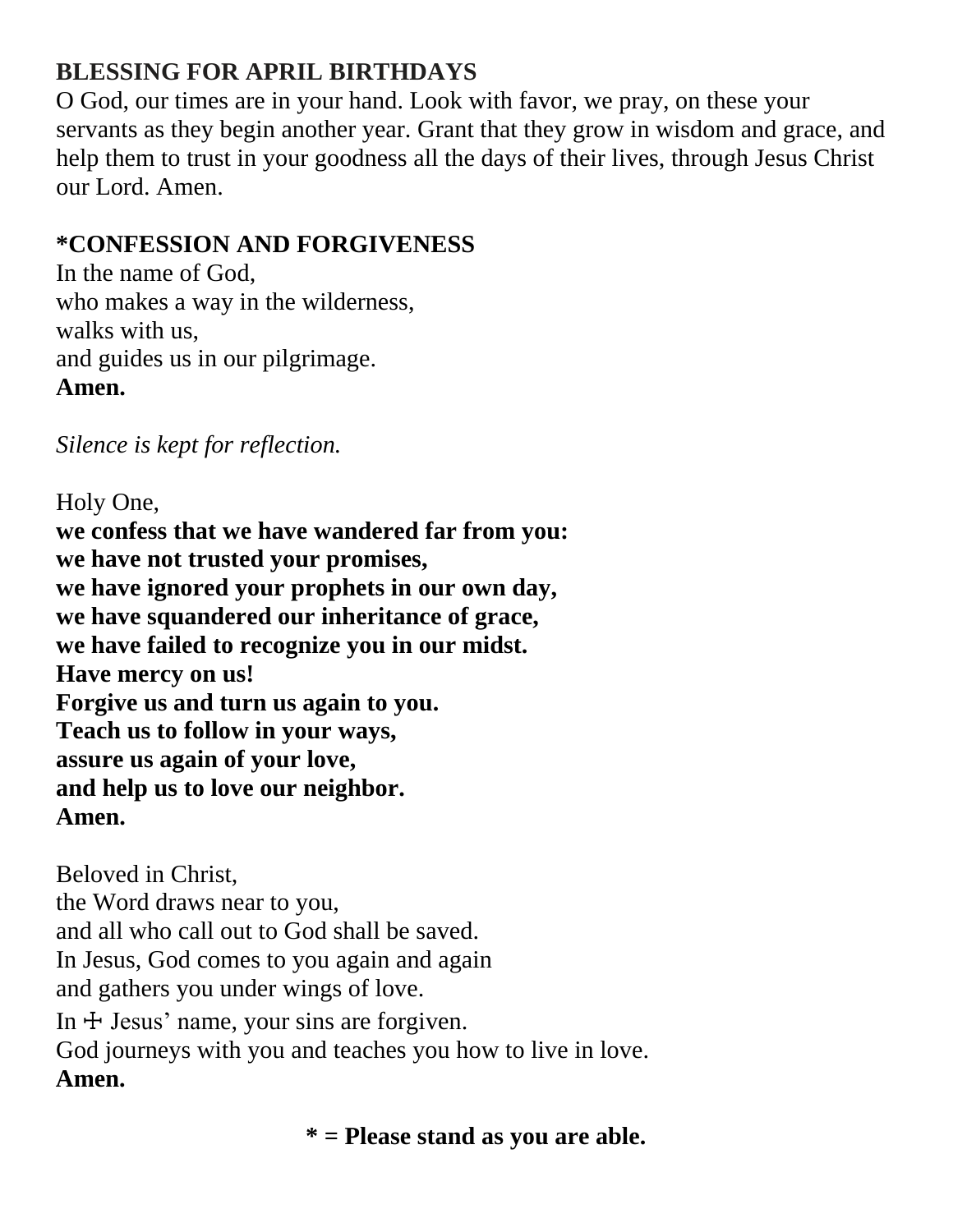**GATHERING HYMN:** *In the Cross of Christ I Glory***, ELW 324**





Text: John Bowring, 1792-1872<br>Music: RATHBUN, Ithamar Conkey, 1815-1867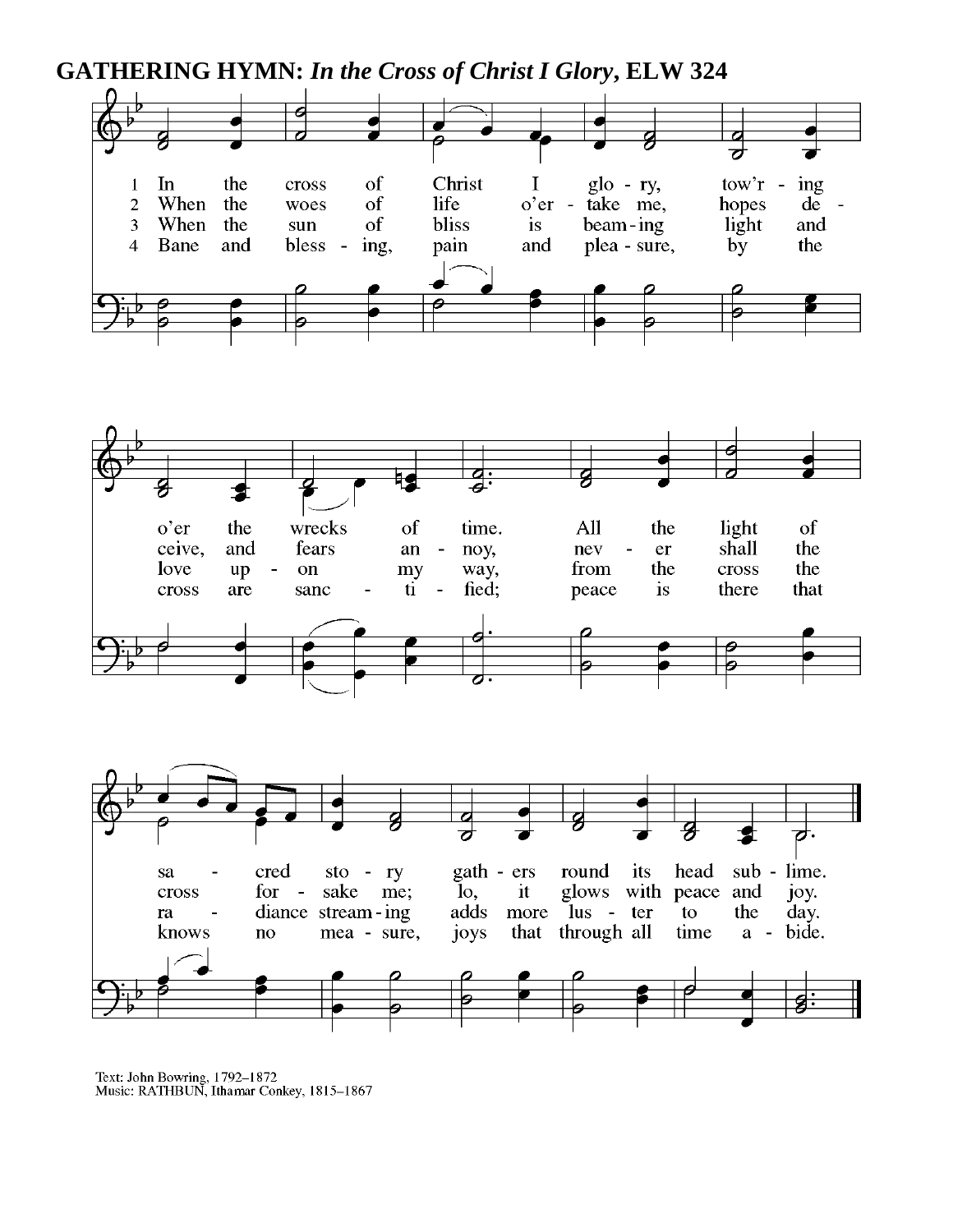#### **\*GREETING**

The grace of our Lord Jesus Christ, the love of God, and the communion of the Holy Spirit be with you all. **And also with you.**

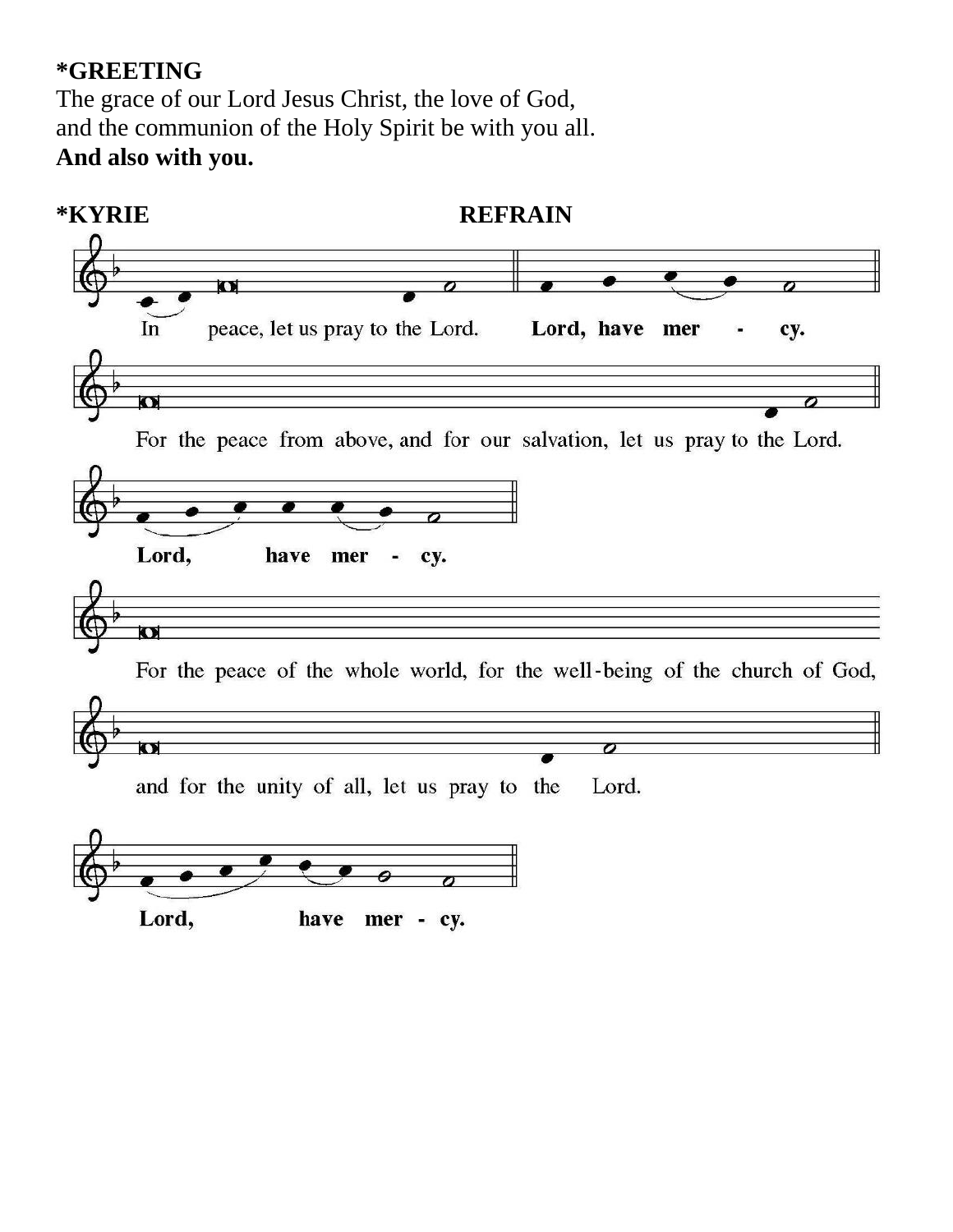

For this holy house, and for all who offer here their worship and praise,



#### **\*PRAYER OF THE DAY**

Let us pray.

Creator God, you prepare a new way in the wilderness, and your grace waters our desert. Open our hearts to be transformed by the new thing you are doing, that our lives may proclaim the extravagance of your love given to all through your Son, Jesus Christ, our Savior and Lord, who lives and reigns with you and the Holy Spirit, one God, now and forever.

**Amen.**

#### **CHILDREN'S BLESSING**

*Welcome families! We're so glad you are here!*

#### **WORD**

#### **FIRST READING: Isaiah 43:16-21**

A reading from Isaiah. <sup>16</sup>Thus says the LORD, who makes a way in the sea, a path in the mighty waters, <sup>17</sup>who brings out chariot and horse, army and warrior; they lie down, they cannot rise,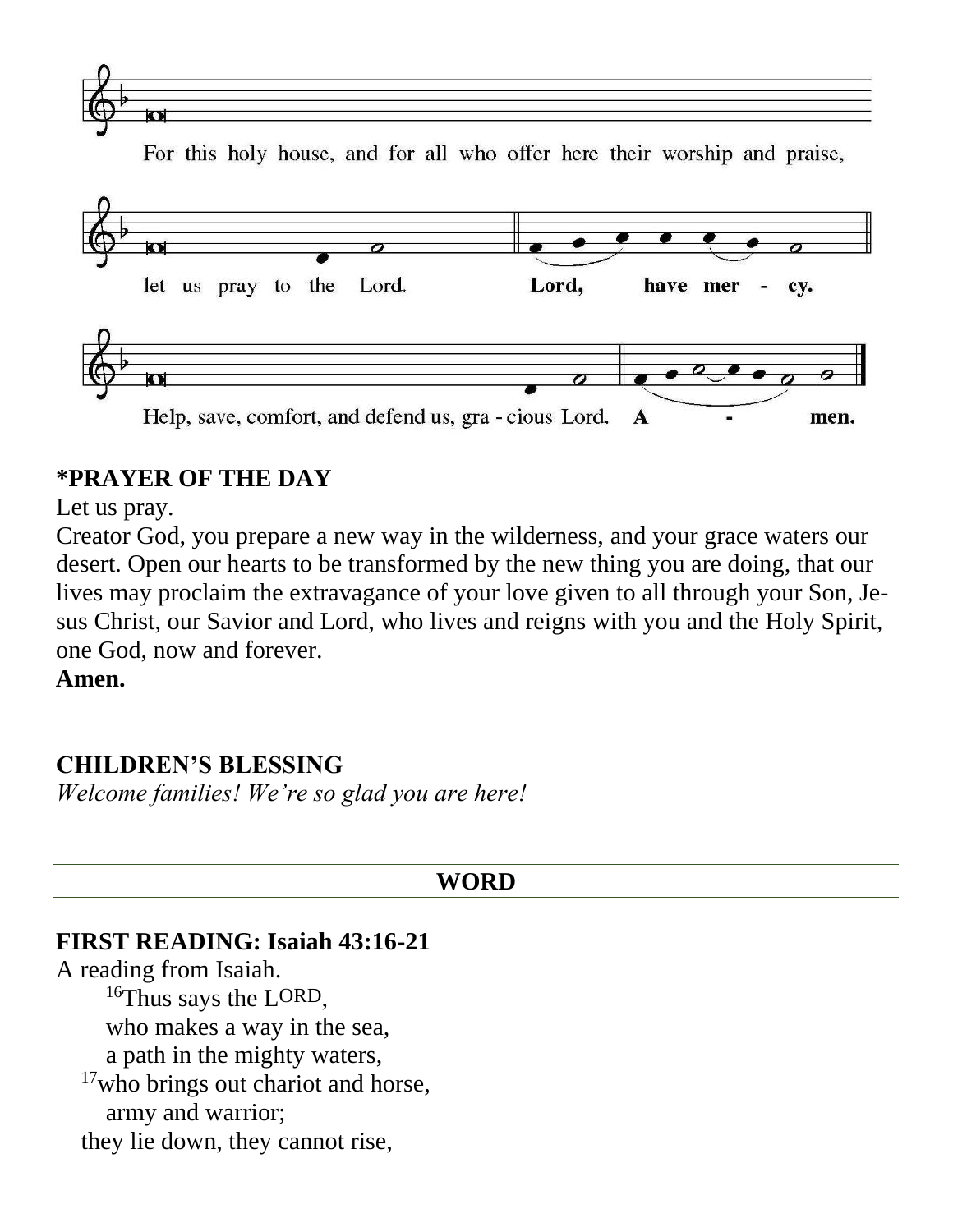they are extinguished, quenched like a wick: <sup>18</sup>Do not remember the former things, or consider the things of old.  $19I$  am about to do a new thing; now it springs forth, do you not perceive it? I will make a way in the wilderness and rivers in the desert.  $20$ The wild animals will honor me, the jackals and the ostriches; for I give water in the wilderness, rivers in the desert, to give drink to my chosen people,  $21$ <sup>the</sup> people whom I formed for myself so that they might declare my praise.

Word of God, word of life. **Thanks be to God.**

#### **PSALM: Psalm 126**

<sup>1</sup>When the LORD restored the fortunes of Zion, then were we like those who dream.

<sup>2</sup>**Then was our mouth filled with laughter, and our tongue with shouts of joy. Then they said among the nations, "The LORD has done great things for them."**

<sup>3</sup>The LORD has done great things for us, and we are glad indeed.

<sup>4</sup>**Restore our fortunes, O LORD , like the watercourses of the Negeb. R**

<sup>5</sup>Those who sowed with tears will reap with songs of joy.

<sup>6</sup>**Those who go out weeping, carrying the seed, will come again with joy, shouldering their sheaves. R**

### **SECOND READING: Philippians 3:4b-14**

A reading from Philippians.

[Paul writes:] 4bIf anyone else has reason to be confident in the flesh, I have more: <sup>5</sup> circumcised on the eighth day, a member of the people of Israel, of the tribe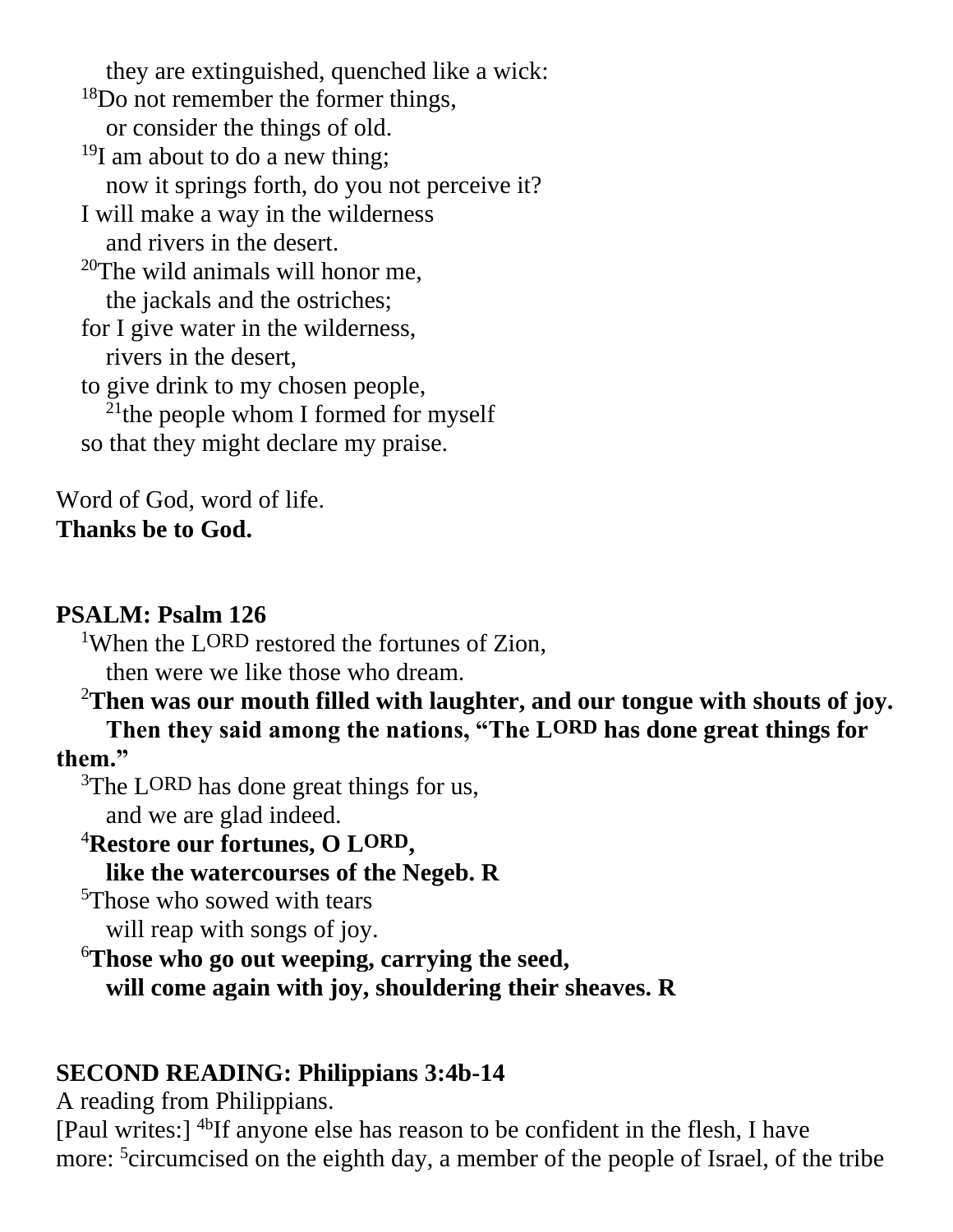of Benjamin, a Hebrew born of Hebrews; as to the law, a Pharisee; <sup>6</sup>as to zeal, a persecutor of the church; as to righteousness under the law, blameless.

<sup>7</sup>Yet whatever gains I had, these I have come to regard as loss because of Christ. <sup>8</sup>More than that, I regard everything as loss because of the surpassing value of knowing Christ Jesus my Lord. For his sake I have suffered the loss of all things, and I regard them as rubbish, in order that I may gain Christ<sup>9</sup> and be found in him, not having a righteousness of my own that comes from the law, but one that comes through faith in Christ, the righteousness from God based on faith. <sup>10</sup>I want to know Christ and the power of his resurrection and the sharing of his sufferings by becoming like him in his death, <sup>11</sup>if somehow I may attain the resurrection from the dead.

 $12$ Not that I have already obtained this or have already reached the goal; but I press on to make it my own, because Christ Jesus has made me his own. <sup>13</sup>Beloved, I do not consider that I have made it my own; but this one thing I do: forgetting what lies behind and straining forward to what lies ahead, <sup>14</sup>I press on toward the goal for the prize of the heavenly call of God in Christ Jesus.

Word of God, word of life. **Thanks be to God.**



#### **GOSPEL ACCLAMATION**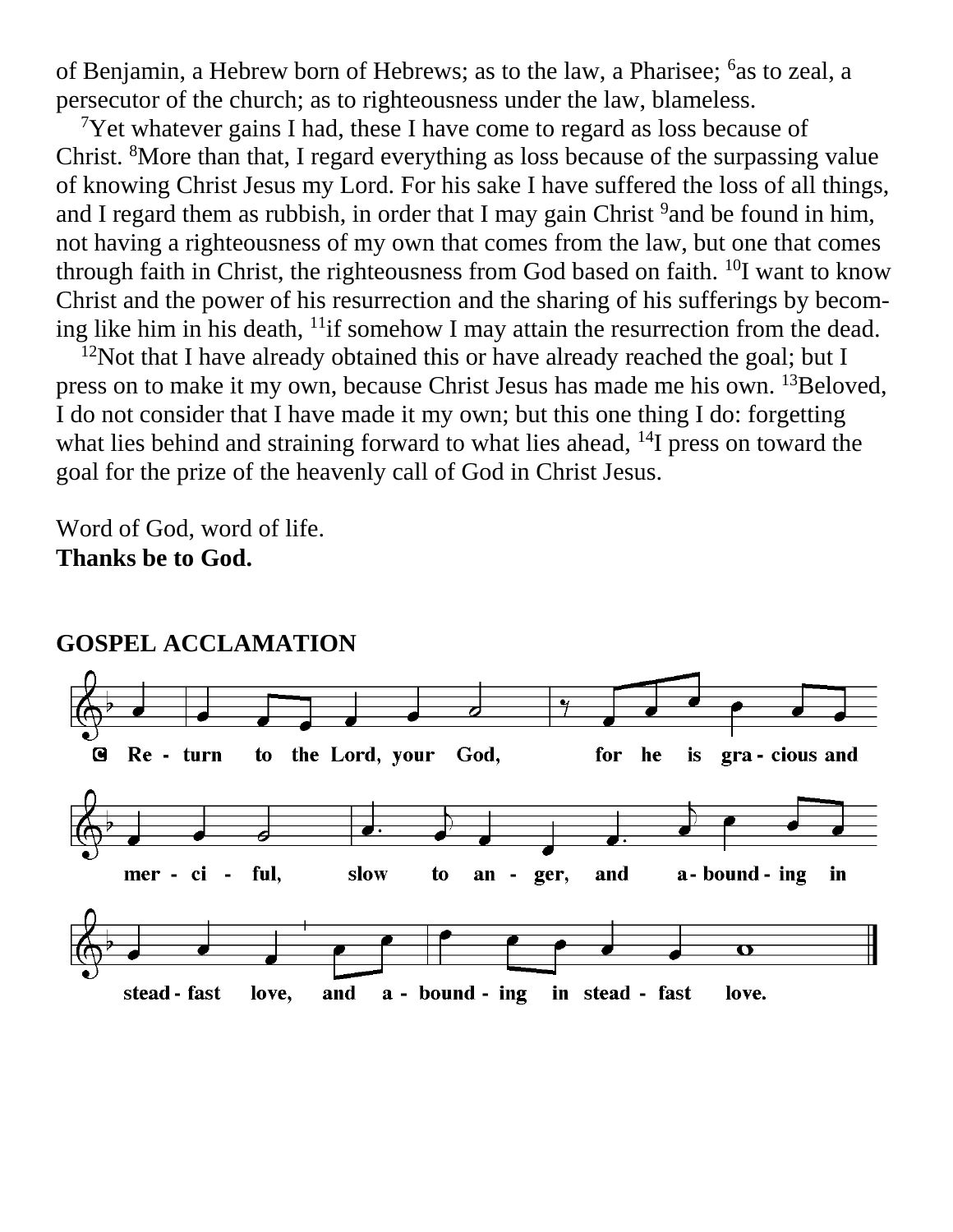#### **\*GOSPEL: John 12:1-8** The holy gospel according to John. **Glory to you, O Lord.**

<sup>1</sup>Six days before the Passover Jesus came to Bethany, the home of Lazarus, whom he had raised from the dead. <sup>2</sup>There they gave a dinner for him. Martha served, and Lazarus was one of those at the table with him.  $3$ Mary took a pound of costly perfume made of pure nard, anointed Jesus' feet, and wiped them with her hair. The house was filled with the fragrance of the perfume. <sup>4</sup>But Judas Iscariot, one of his disciples (the one who was about to betray him), said, <sup>5"</sup>Why was this perfume not sold for three hundred denarii and the money given to the poor?" <sup>6</sup>(He said this not because he cared about the poor, but because he was a thief; he kept the common purse and used to steal what was put into it.) <sup>7</sup> Jesus said, "Leave her alone. She bought it so that she might keep it for the day of my burial. <sup>8</sup>You always have the poor with you, but you do not always have me."

The gospel of the Lord. **Praise to you, O Christ.**

**SERMON**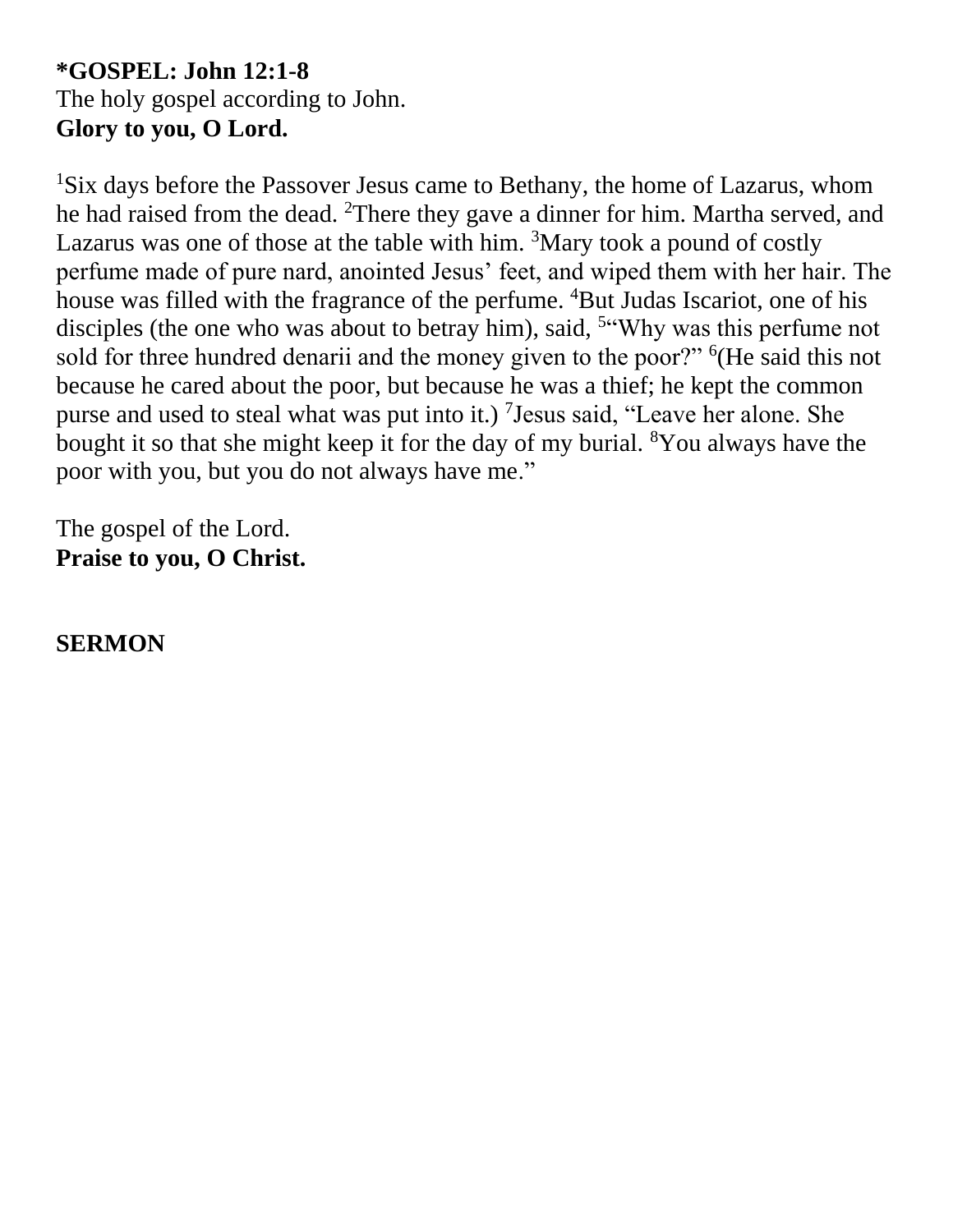**HYMN OF THE DAY:** *Jesus, Keep Me Near the Cross* **ELW 335**



Text: Fanny J. Crosby, 1820-1915<br>Music: NEAR THE CROSS, William H. Doane, 1832-1915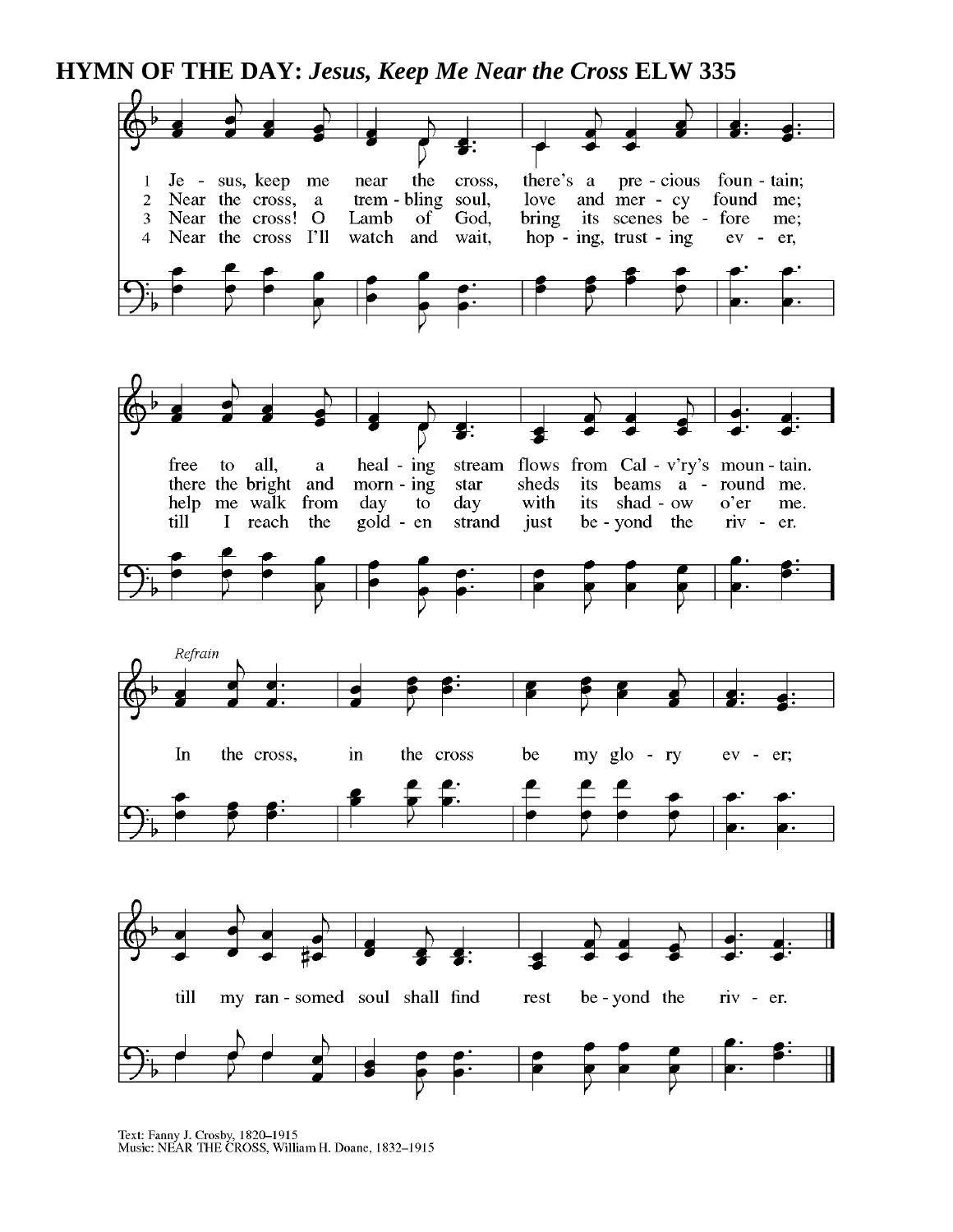**\*NICENE CREED We believe in one God, the Father, the Almighty, maker of heaven and earth, of all that is, seen and unseen. We believe in one Lord, Jesus Christ, the only Son of God, eternally begotten of the Father, God from God, Light from Light, true God from true God, begotten, not made, of one Being with the Father. Through him all things were made. For us and for our salvation he came down from heaven; by the power of the Holy Spirit he became incarnate from the virgin Mary, and was made man. For our sake he was crucified under Pontius Pilate; he suffered death and was buried. On the third day he rose again in accordance with the Scriptures; he ascended into heaven and is seated at the right hand of the Father. He will come again in glory to judge the living and the dead, and his kingdom will have no end. We believe in the Holy Spirit, the Lord, the giver of life, who proceeds from the Father and the Son. With the Father and the Son he is worshiped and glorified. He has spoken through the prophets. We believe in one holy catholic and apostolic Church. We acknowledge one Baptism for the forgiveness of sins. We look for the resurrection of the dead, and the life of the world to come. Amen**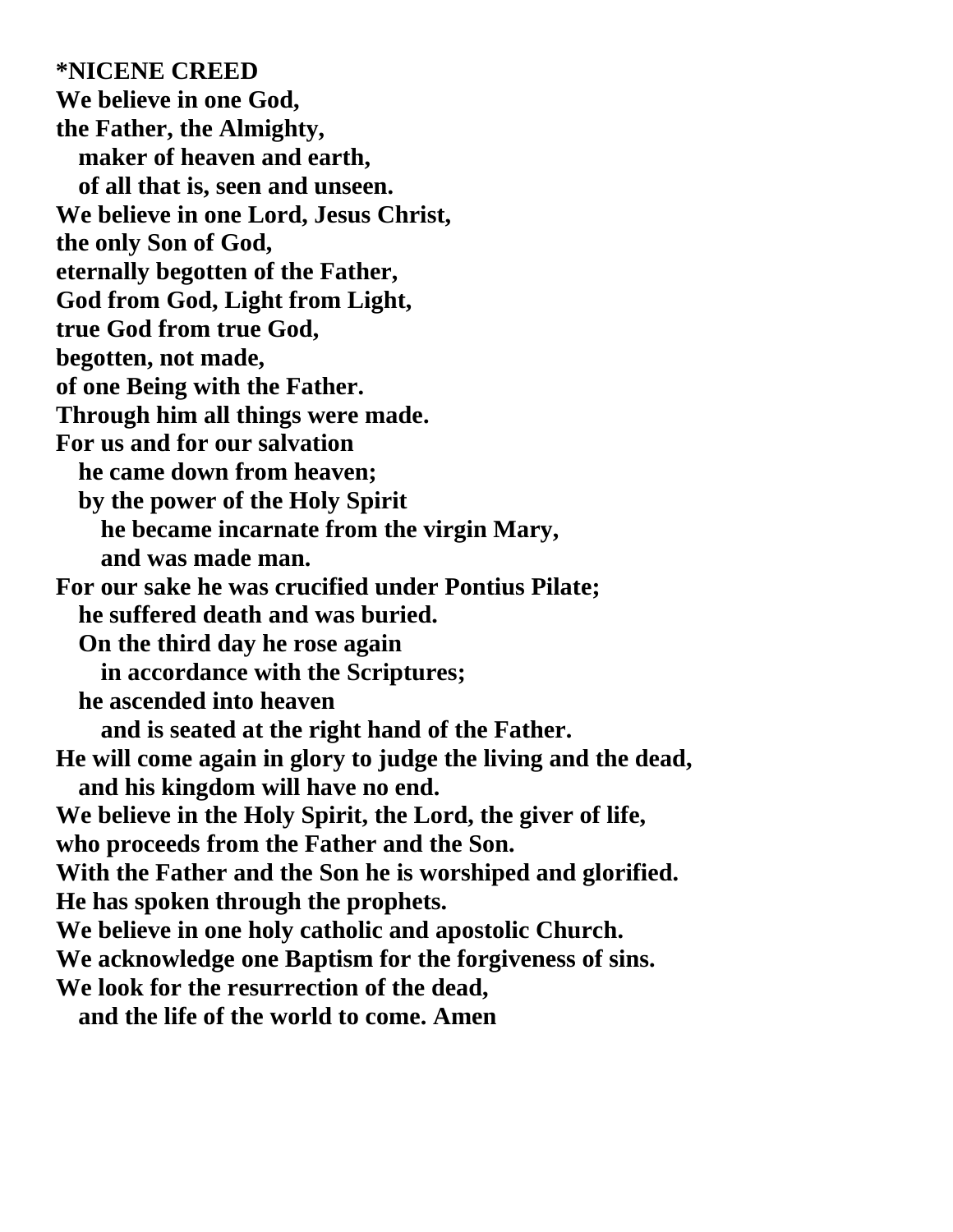### **\*PRAYERS OF INTERCESSION**

Drawn close to the heart of God, we offer these prayers for the church, the world, and all who are in need.

### *A brief silence.*

Do a new thing in the church. Free us from paradigms that no longer serve the gospel and bring forward leaders who imagine fresh ways of doing ministry. Give us courage in the face of change. Merciful God, **receive our prayer.**

Do a new thing for creation. Reverse the trajectory of climate change and environmental catastrophe. Revive habitats already impaired by human disregard. Amplify the voices of climate scientists and researchers working to chart a new course. Merciful God,

#### **receive our prayer.**

Do a new thing in our world. Break barriers that prevent political enemies from working together for the well-being of all. Make a way for peace and collaboration among the nations. Merciful God, **receive our prayer.**

Do a new thing for those who suffer. Reveal a path for any who are unemployed or underemployed, for those experiencing homelessness, and for all who struggle with money. Comfort those who grieve and restore those who are sick, especially those we name now in our hearts and on our lips. Merciful God, **receive our prayer.**

Do a new thing within us. Direct us into encounters that broaden our understanding of the human experience. Amplify voices that are ignored or devalued. Deliver us especially from the scourge of racism. Merciful God, **receive our prayer.**

Do a new thing in our death. Fill us with the knowledge of Christ and the power of his resurrection as we give thanks for all the saints who have attained the prize of their heavenly call. Merciful God, **receive our prayer.**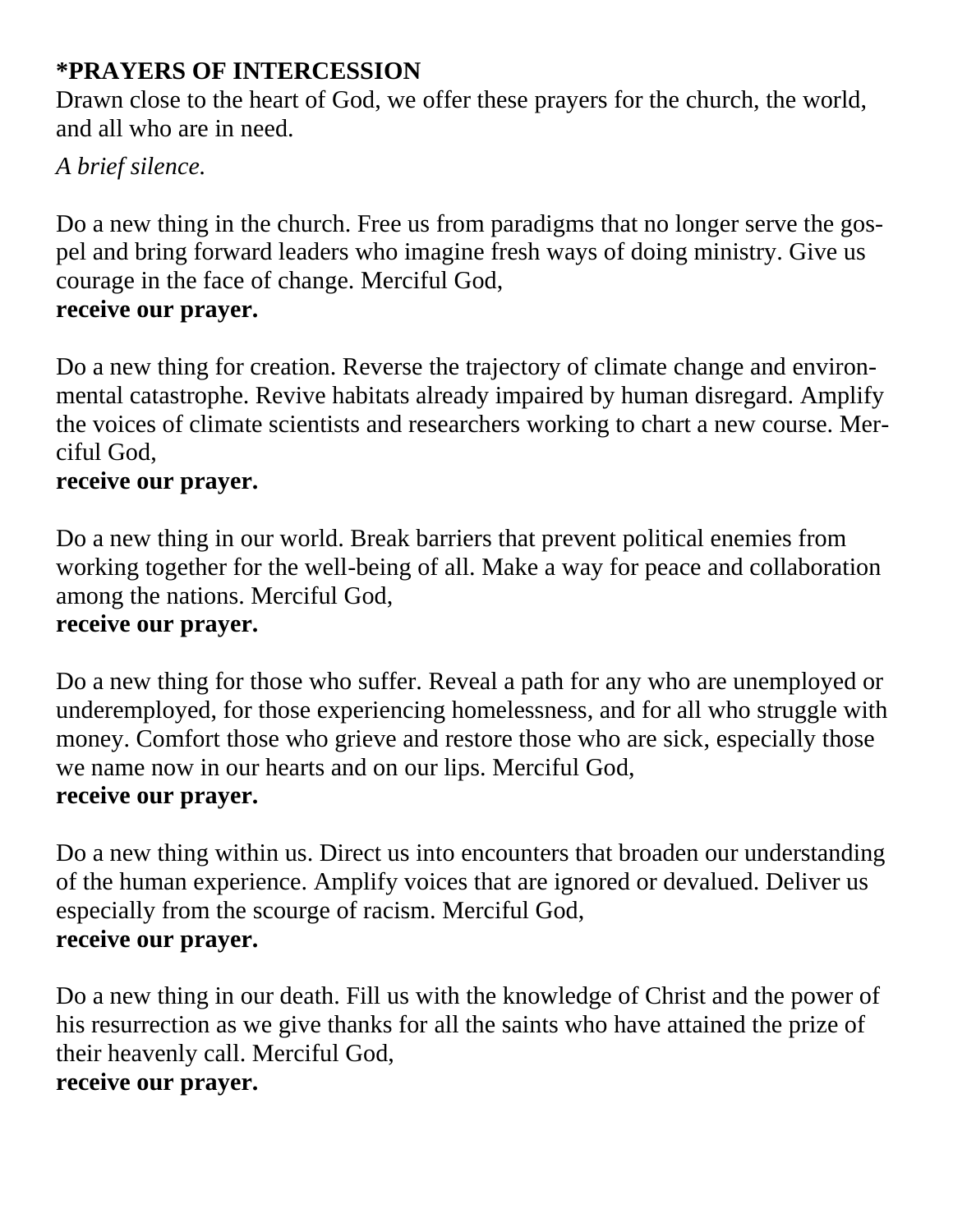Accept the prayers we bring, O God, on behalf of a world in need, for the sake of Jesus Christ.

# **Amen.**

### **PEACE**

The peace of Christ be with you always. **And also with you.**

*Share a sign of peace with a wave or a fist bump.*

## **OFFERING**

*Thank you for your generous gifts to sustain the mission and ministry of Gethsemane Lutheran Church. You may give online at [www.glcportland.org/give](http://www.glcportland.org/give) or with Venmo.* 



Music: Richard W. Hillert, b. 1923 Music © 1978 Lutheran Book of Worship, admin. Augsburg Fortress.

Duplication in any form prohibited without permission or valid license from copyright administrator.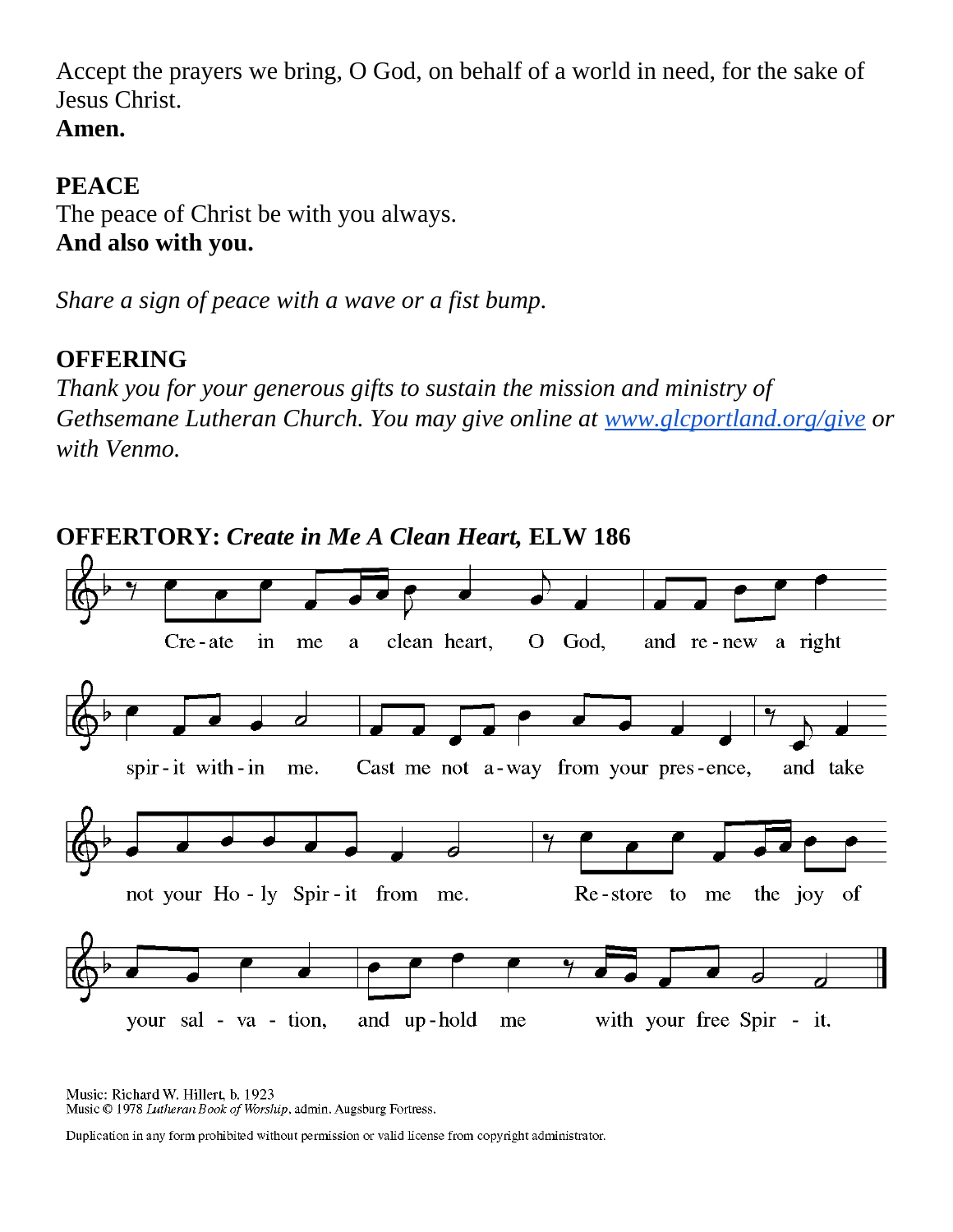## **OFFERING PRAYER**

Let us pray.

Extravagant God, you have blessed us with the fullness of creation.

Now we gather at your feast where you offer us the food that satisfies. Take and use what we offer here, come among us, and feed us with the body and blood of Christ, in whose name we pray.

**Amen.**

### **\*THE GREAT THANKSGIVING**

The Lord be with you. **And also with you.** Lift up your hearts. **We lift them to the Lord.** Let us give thanks to the Lord our God. **It is right to give our thanks and praise.**

It is indeed right, our duty and our joy…

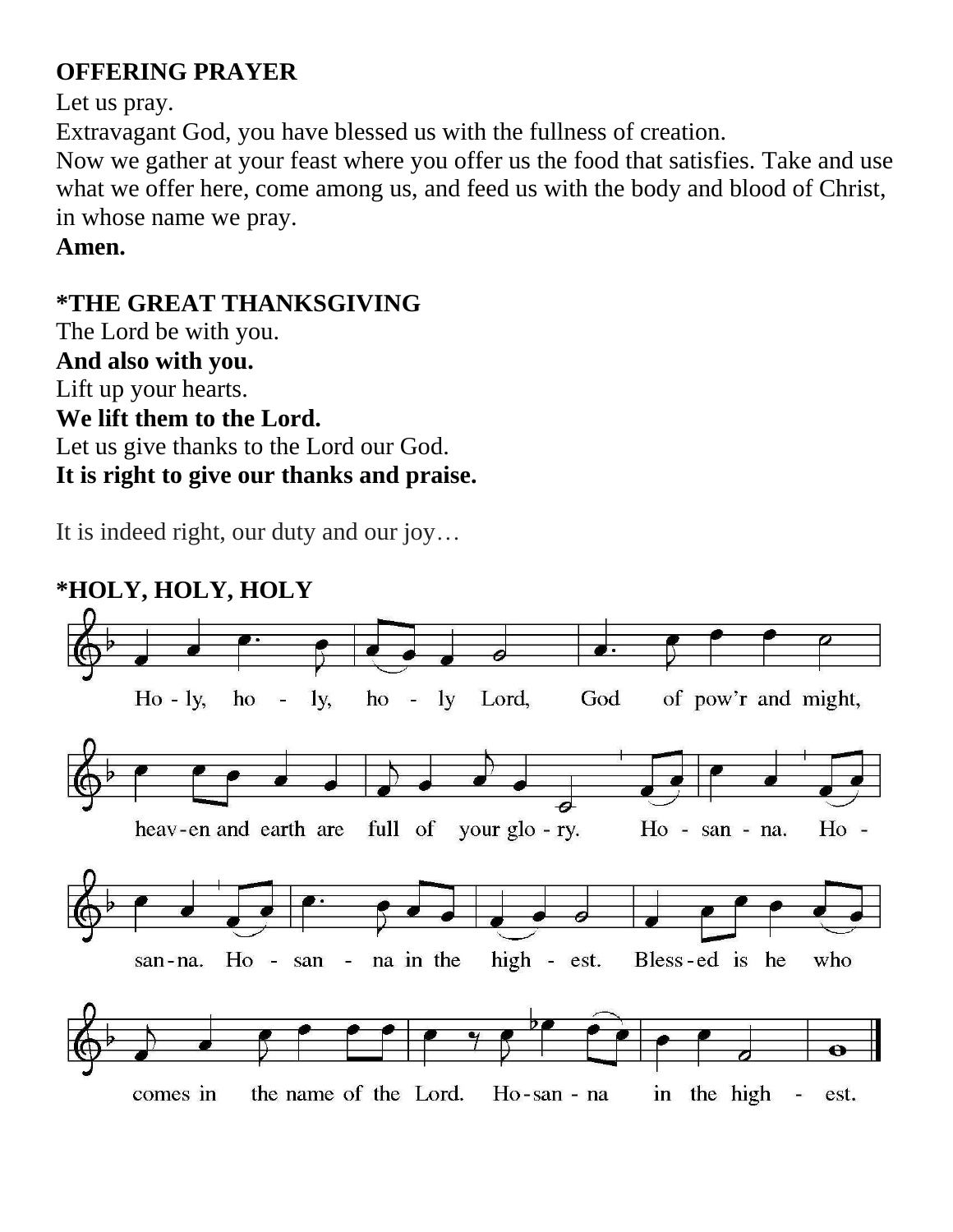#### **\*THANKSGIVING AT THE TABLE**

*All are welcome to celebrate communion as part of our worship this morning! If you are joining us via livestream, any bread and wine, water or juice may be used. Please hold up the bread and the cup as Pastor Robert says these words:*

#### **\*LORD'S PRAYER**

**Our Father, who art in heaven, hallowed be thy name; thy kingdom come, thy will be done on earth as it is in heaven. Give us this day our daily bread, and forgive us our trespasses, as we forgive those who trespass against us; and lead us not into temptation, but deliver us from evil. For thine is the kingdom, and the power, and the glory, for ever and ever.**

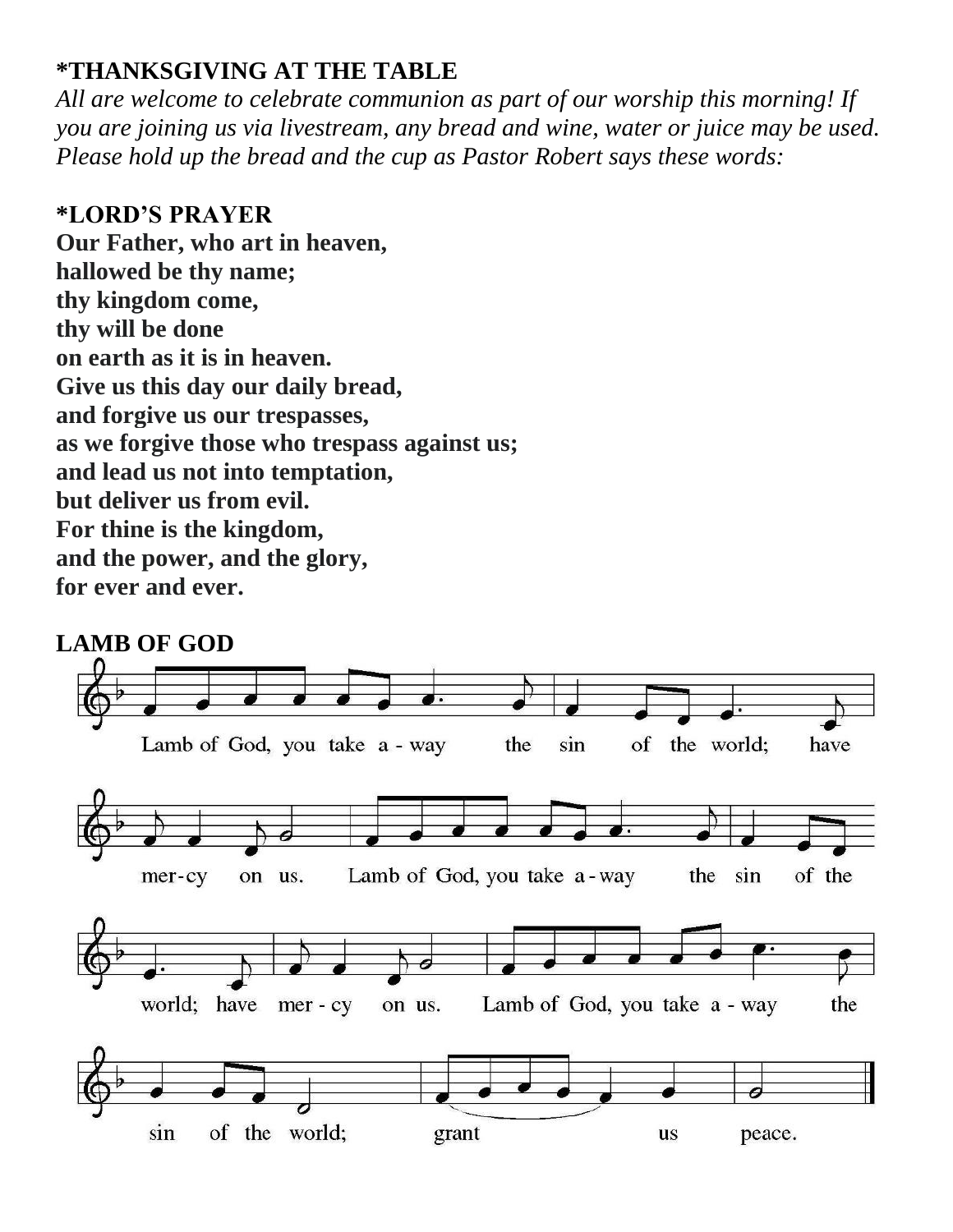### **INVITATION TO COMMUNION**

*If you did not pick up a communion cup as you entered, please see an usher. Please dispose of your cup as you exit the sanctuary today.* 

Here is food and drink for the journey. Take and be filled.

#### **COMMUNION BLESSING**

The body and blood of our Lord Jesus Christ strengthen you and keep you in his grace. **Amen.**

**\*COMMUNION SONG:** *Jesus, the Very Thought of You,* **ELW 754**



Text: attr. Bernard of Clairvaux, 1091-1153; tr. Edward Caswall, 1814-1878<br>Music: ST. AGNES, John B. Dykes, 1823-1876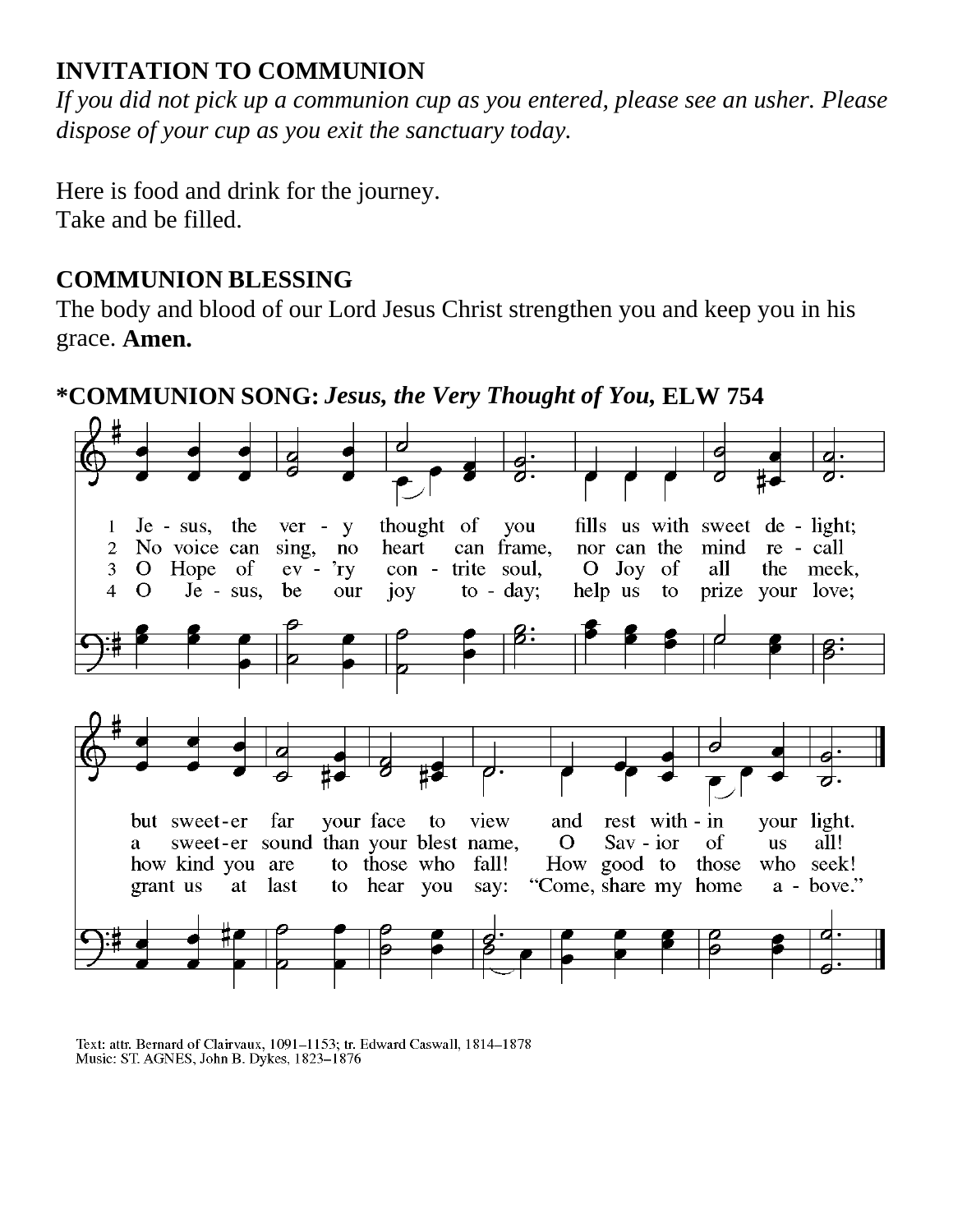## **\*PRAYER AFTER COMMUNION**

Let us pray. Blessed Jesus, in this rich meal of grace, you have fed us with your body, the bread of life. Now send us forth to bear your life-giving hope to a world in need. **Amen.**

#### **SENDING**

#### **\*BLESSING**

You are children of God, anointed with the oil of gladness and strengthened for the journey. Almighty God, motherly, majestic, and mighty, ☩ bless you this day and always. **Amen.**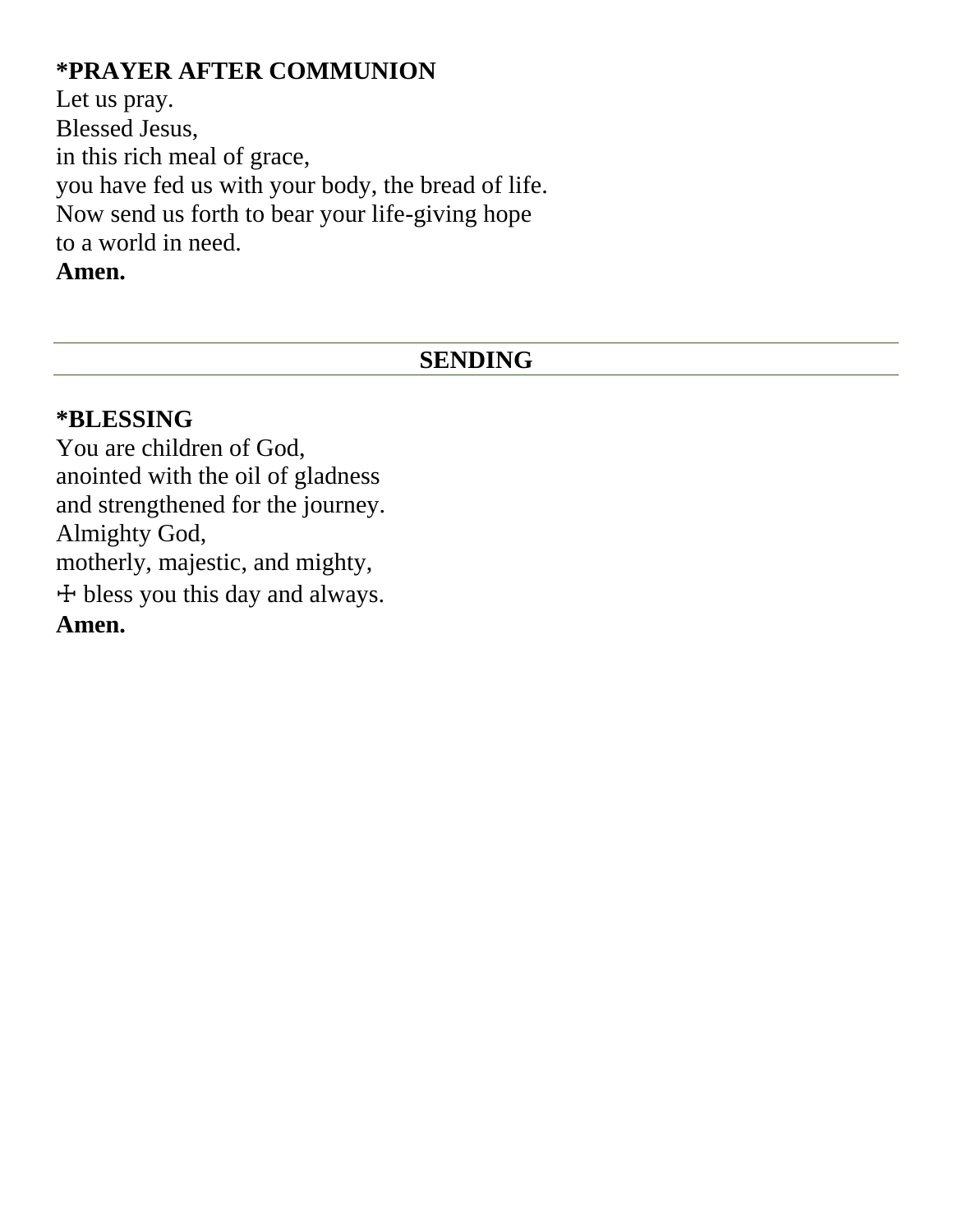

Text: Jaroslav J. Vajda, b. 1919, alt. Music: AR HYDY NOS, Welsh traditional Text © 1983 Concordia Publishing House

Duplication in any form prohibited without permission or valid license from copyright administrator.

#### **\*DISMISSAL**

Go in peace. Jesus meets you on the way. **Thanks be to God.**

#### **POSTLUDE**

*Please leave the sanctuary quietly so that those who wish may remain to listen without interruption. Thank you!*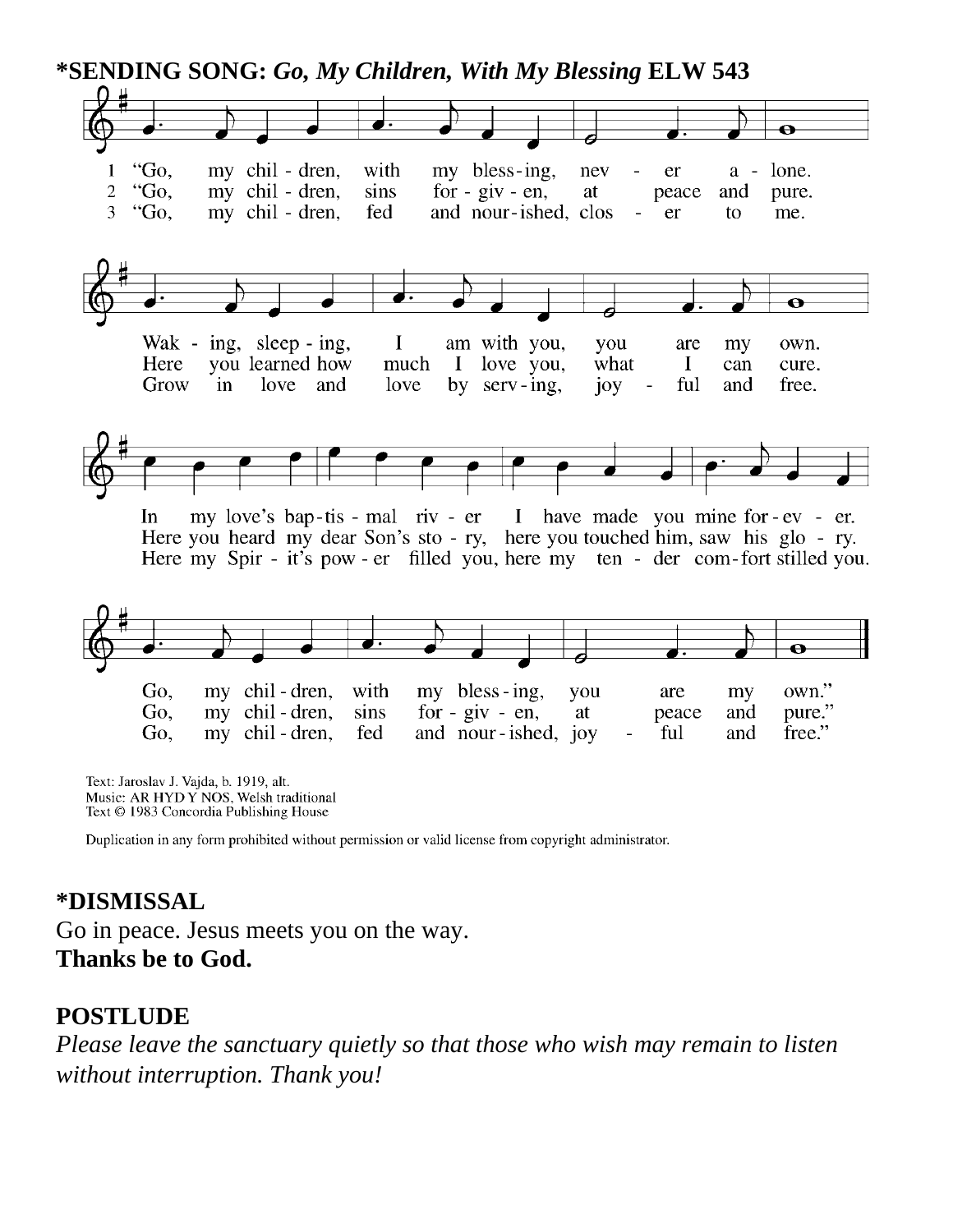### **ANNOUNCEMENTS**

● Join us for **online Sunday worship** on Zoom at <https://us06web.zoom.us/j/81476436505> or via Facebook at [https://www.facebook.com/gethsemaneportland.](https://www.facebook.com/gethsemaneportland) To join Zoom by phone, call (253) 215 8782 and enter Meeting ID: 814 7643 6505.



- Join us for **Wednesday Lenten Services:** 12:00 pm inperson or 7:00 pm online only:<https://us06web.zoom.us/j/83898851299>Meeting ID: 838 9885 1299
- **Congratulations to Andy Walker on his baptism last week!**
- **We will continue to require masks inside the building this weekend.** Masks will become optional April 10. Thank you for your patience and understanding as we do our best to keep our members safe.
- Join us for a **Congregational Meeting immediately after worship on Palm Sunday, April 10,** where we will meet with our transitional pastor, Sara Rosenau.
- **Order Easter Lilies TODAY!** If you would like to sponsor an Easter Lily to grace our Sanctuary on Easter Sunday, order envelopes are available on the poster display in the Narthex near the Sanctuary doors. If you need an envelope mailed to you, call the church office. Fill in the envelope information, place cash or check inside, then seal and place in the offering plate or turn in to the office. The cost is \$9.00 each. **All orders must be in to the church office no later than THIS SUNDAY, April 3.** Questions? Ask Gloria Kelsay.
- **Matching Gift to Lutheran Disaster Response for Ukraine:** Thanks to a generous donor, [every gift at this link to Lutheran Disaster Response's Eastern Eu](https://community.elca.org/page.redir?target=https%3a%2f%2fcommunity.elca.org%2feastern-europe-crisis-response&srcid=298650&srctid=1&erid=ececa52d-e468-469d-9689-cc39ba1007f6&trid=ececa52d-e468-469d-9689-cc39ba1007f6)[rope Crisis Response will be matched dollar for dollar, up to \\$50,000, to support](https://community.elca.org/page.redir?target=https%3a%2f%2fcommunity.elca.org%2feastern-europe-crisis-response&srcid=298650&srctid=1&erid=ececa52d-e468-469d-9689-cc39ba1007f6&trid=ececa52d-e468-469d-9689-cc39ba1007f6)  [people impacted by the war in Ukraine.](https://community.elca.org/page.redir?target=https%3a%2f%2fcommunity.elca.org%2feastern-europe-crisis-response&srcid=298650&srctid=1&erid=ececa52d-e468-469d-9689-cc39ba1007f6&trid=ececa52d-e468-469d-9689-cc39ba1007f6) You can also call **800-638-3522 to donate to Lutheran Disaster Response.**
- **Rummage Sale Update: NEW Sale dates: May 13-14. Setup begins May 6.** We will need the help of every able-bodied one of you! Please mark your